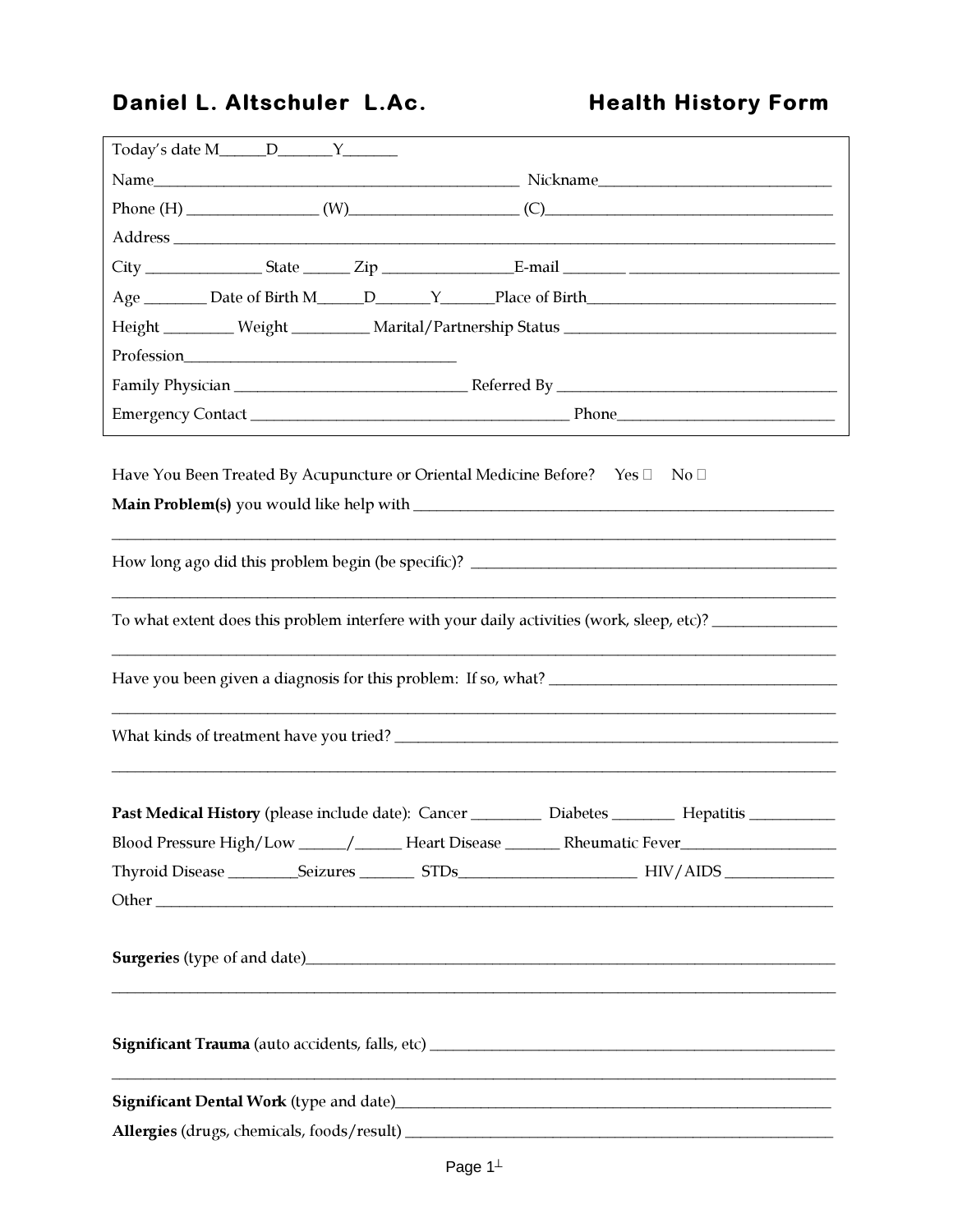| Family Medical History (check):<br>Heart Disease <sup>[]</sup><br>Stroke $\Box$ |  | Diabetes $\square$      | Cancer $\Box$        | High Blood Pressure □                                                              |  |
|---------------------------------------------------------------------------------|--|-------------------------|----------------------|------------------------------------------------------------------------------------|--|
|                                                                                 |  | Seizures <sup>[1]</sup> | Asthma □             | Allergies $\Box$                                                                   |  |
| Other 0                                                                         |  |                         |                      |                                                                                    |  |
|                                                                                 |  |                         |                      |                                                                                    |  |
| Medicines taken within the last two months (vitamins, drugs, herbs, etc)        |  |                         |                      |                                                                                    |  |
| Name of Medication/Supplement                                                   |  |                         | Reason for Taking It |                                                                                    |  |
|                                                                                 |  |                         |                      |                                                                                    |  |
|                                                                                 |  |                         |                      |                                                                                    |  |
|                                                                                 |  |                         |                      |                                                                                    |  |
|                                                                                 |  |                         |                      |                                                                                    |  |
|                                                                                 |  |                         |                      |                                                                                    |  |
|                                                                                 |  |                         |                      |                                                                                    |  |
|                                                                                 |  |                         |                      |                                                                                    |  |
|                                                                                 |  |                         |                      |                                                                                    |  |
| Do you have a regular exercise program?                                         |  |                         | $Yes \Box No \Box$   | Please Describe                                                                    |  |
| Have you ever been on a restricted diet?                                        |  | Yes $\square$           | $\mathrm{No}\ \Box$  | What Kind?                                                                         |  |
| Are you a smoker? Yes □ No □ Quit □                                             |  |                         |                      |                                                                                    |  |
| If so, how many packs of cigarettes do you smoke per day? ____/day              |  |                         |                      |                                                                                    |  |
|                                                                                 |  |                         |                      | How many caffeinated beverages (coffee, cola, energy drinks) do you drink per day? |  |
|                                                                                 |  |                         |                      |                                                                                    |  |
|                                                                                 |  |                         |                      | Please describe any use of recreational drugs __________________________________   |  |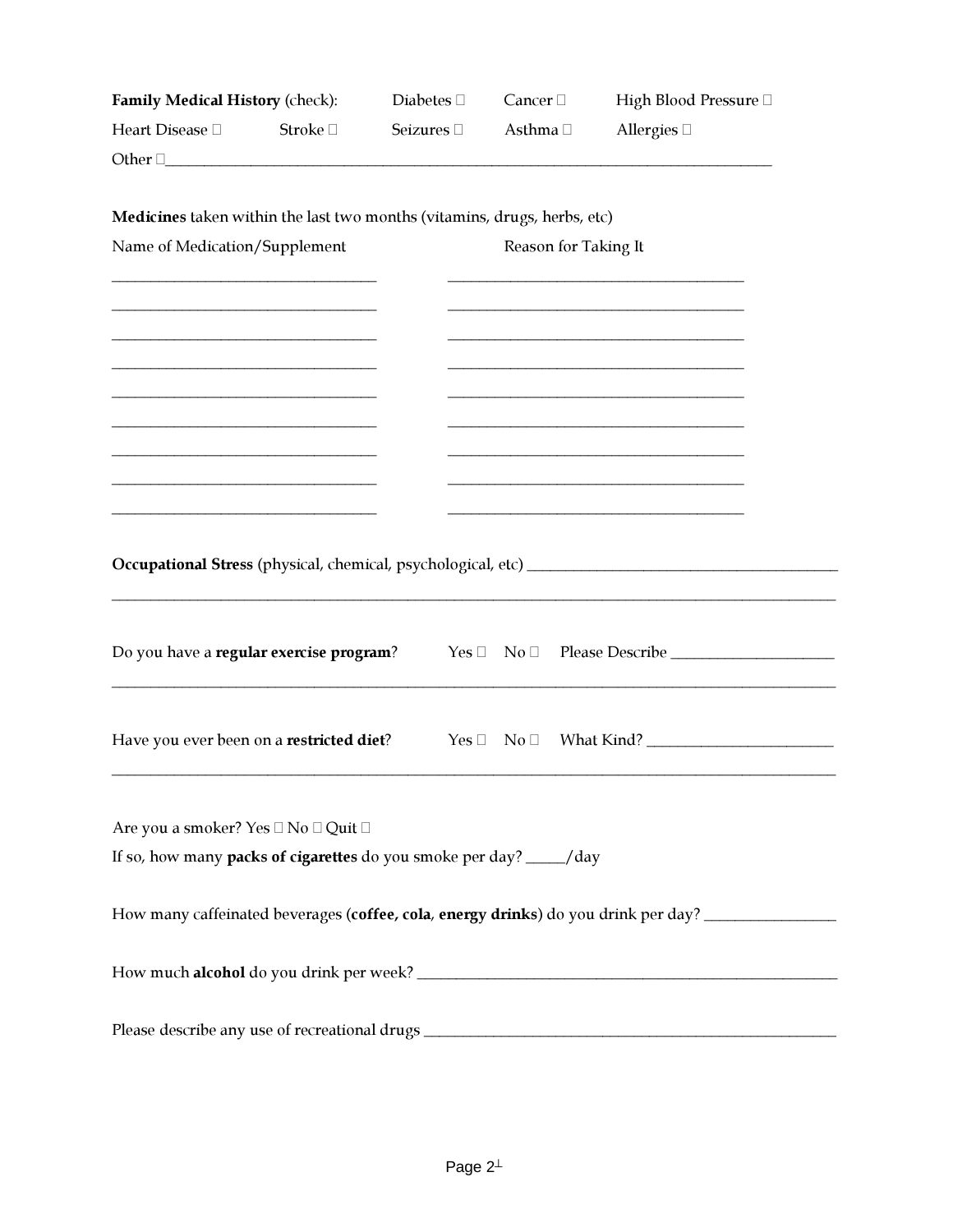#### General

- $\Box$  Poor appetite □ Fevers □ Sweat easily □ Localized weakness □ Bleed or bruise easily Peculiar tastes or smells □ Strong thirst (cold or hot) No desire to drink □ Sudden energy drop When? $\_\_$  Poor sleep Chills □ Tremors □ Poor balance □ Fatigue □ Night sweats  $\Box$  Cravings  $\Box$  Change in appetite Weight gain Weight loss Skin and Hair Rashes
- 
- $\Box$  Itching
- □ Dandruff
- Change in hair or skin
- □ Ulcerations
- Eczema
- □ Loss of Hair
- □ Hives
- □ Pimples
- Recent moles
- Other hair or skin problems \_\_\_\_\_\_\_\_\_\_\_\_\_\_\_\_\_\_\_\_\_\_\_\_\_\_

\_\_\_\_\_\_\_\_\_\_\_\_\_\_\_\_\_\_\_\_\_\_\_\_\_\_

#### Musculoskeletal

- $\Box$  Muscle pain Muscle weakness
- □ Neck pain
- □ Shoulder pain
- $\Box$  Hand/wrist pain
- □ Back pain
- $\Box$  Hip pain
- $\Box$  Knee pain
- Foot/ankle pain

Head, Eyes, Ears, Nose, and **Throat**  Dizziness □ Poor vision □ Cataracts  $\Box$  Eye strain Night blindness □ Blurry vision Spots in front of eyes  $\Box$  Eye pain □ Color blindness Earaches Ringing in ears (tinnitus) □ Poor hearing Sinus problems Grinding teeth □ Teeth problems  $\Box$  Jaw clicks □ Facial pain Nose bleeds Recurrent sore throats □ Sores on lips or tongue □ Concussions Migraines Headaches - where and when **when** 

 Other head or neck problems \_\_\_\_\_\_\_\_\_\_\_\_\_\_

\_\_\_\_\_\_\_\_\_\_\_\_\_\_\_\_\_\_\_\_\_\_

\_\_\_\_\_\_\_\_\_\_\_\_\_\_\_\_\_\_\_\_\_\_

### Cardiovascular

- $\Box$  High blood pressure Irregular heartbeat Cold hands or feet □ Blood clots □ Low blood pressure Dizziness
- $\Box$  Swelling of hands
- $\square$  Swelling of feet
- □ Phlebitis
- □ Chest pain
- $\Box$  Fainting
- $\Box$  Difficulty in breathing
- Other heart or blood vessel problems \_\_\_\_\_\_\_\_\_\_\_\_\_\_ \_\_\_\_\_\_\_\_\_\_\_\_\_\_\_\_\_\_\_\_\_\_

**Respiratory**  $\Box$  Cough □ Bronchitis Pneumonia  $\Box$  Asthma  $\Box$  Tuberculosis  $\Box$  Pain with a deep breath  $\Box$  Difficulty in breathing when lying down Production of phlegm what color  $\Box$  Coughing blood

Other lung problems \_\_\_\_\_

 $\Box$  Approximately when was your last cold or flu?

\_\_\_\_\_\_\_\_\_\_\_\_\_\_\_\_\_\_\_\_\_\_\_\_\_\_

\_\_\_\_\_\_\_\_\_\_\_\_\_\_\_\_\_\_\_\_\_\_\_\_\_\_

#### Gastrointestinal

- Nausea □ Constipation Diarrhea Chronic laxative use □ Bad breath  $\Box$  Belching □ Burning sensation Abdominal pain or cramps □ Vomiting Gas □ Indigestion □ Blood in stools □ Black stools □ Rectal pain Rectal burning Anal Prolapse □ Hemorrhoids
- Other stomach or intestinal problems \_\_\_\_\_\_\_\_\_\_\_\_\_\_\_ \_\_\_\_\_\_\_\_\_\_\_\_\_\_\_\_\_\_\_\_\_\_\_\_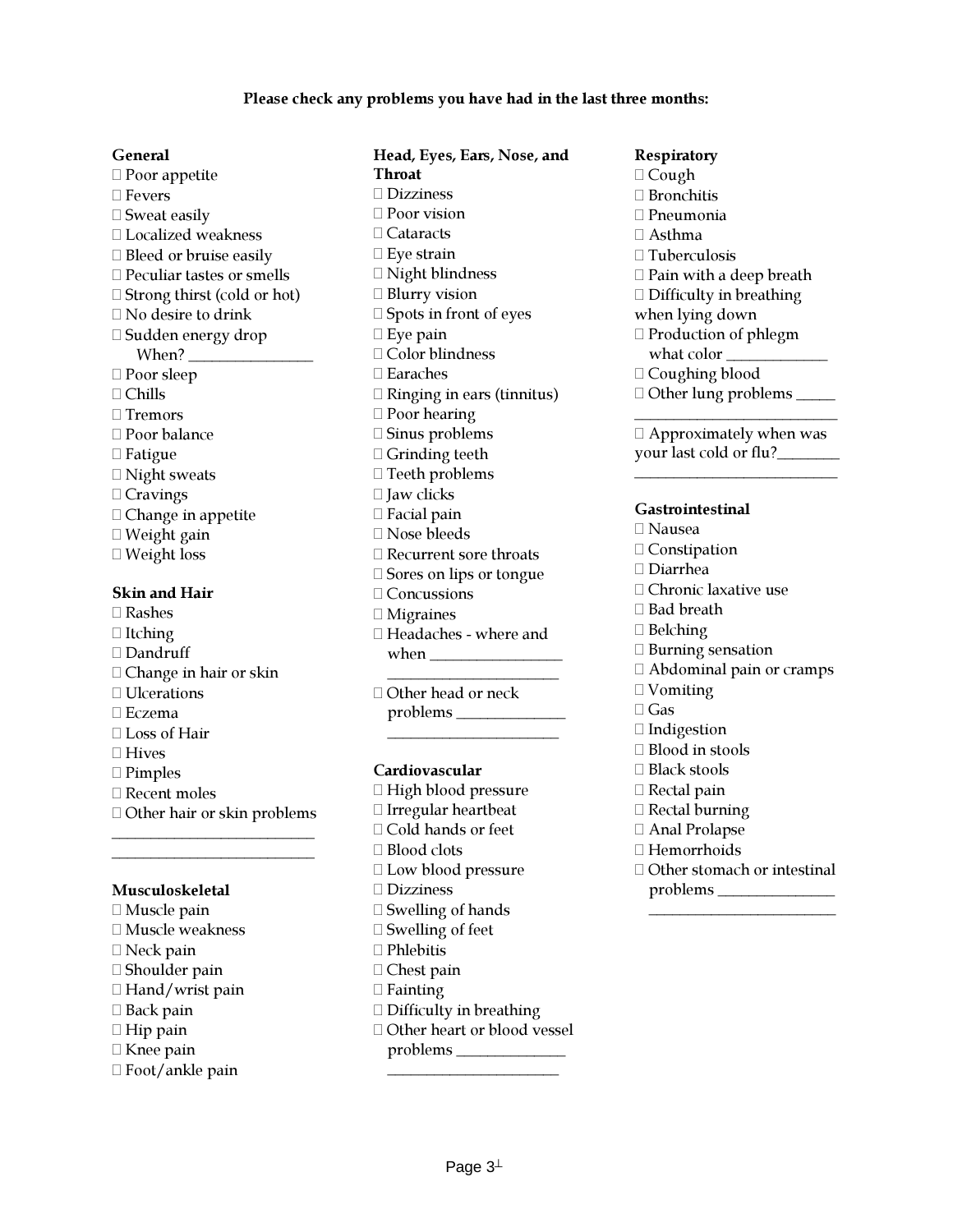#### Pregnancy and Gynecology

| Number of pregnancies __     |
|------------------------------|
| Number of births _           |
| Premature births ______      |
| Miscarriages ___             |
| Abortions ___                |
| Age at first menses _        |
| Days between menses _        |
| Duration _                   |
| First day of last menses ___ |
|                              |

\_\_\_\_\_\_\_\_\_\_\_\_\_\_\_\_\_\_\_\_\_\_\_\_\_ Unusual character (heavy or light)

- Painful periods
- Vaginal discharge What color?\_
- Changes in body/psyche prior to menstruation

□ Clots

- Vaginal sores
- Irregular periods
- $\Box$  Last Pap  $\Box$
- $\Box$  Breast lumps
- □ Fibroid Cysts
- $\Box$  Are you sexually active? Do you practice birth control?

 $\Box$  Yes  $\Box$  No  $\Box$  N/A What type and for how long? \_\_\_\_\_\_\_\_\_\_\_\_\_\_\_\_\_\_\_\_\_\_\_\_\_

 Other Gynecology related concerns\_\_\_\_\_\_\_\_\_\_\_\_\_\_\_\_\_

\_\_\_\_\_\_\_\_\_\_\_\_\_\_\_\_\_\_\_\_\_\_\_\_\_ \_\_\_\_\_\_\_\_\_\_\_\_\_\_\_\_\_\_\_\_\_\_\_\_\_

#### Genito-urinary

 Pain on urination  $\Box$  Urgency to urinate Frequent urination  $\Box$ <br> <br> Unable to hold urine □ Urinary difficulty  $\Box$  Impotency □ Blood in urine □ Kidney stones □ Sores on genitals Other genital or urinary system problems \_\_\_\_\_\_\_\_\_\_\_\_\_\_\_\_\_\_\_\_\_\_\_\_\_ Do you wake up to urinate?

 $\Box$  Yes  $\Box$  No How often?

Any particular color to your  $urine?$ 

\_\_\_\_\_\_\_\_\_\_\_\_\_\_\_\_

## Neuropsychological

- □ Seizures
- Stroke
- □ Tremors
- Fainting spells
- Areas of numbness
- □ Concussion
- □ Poor memory
- □ Dizziness
- Vertigo
- □ Loss of balance
- Lack of coordination
- □ Depression
- Easily stressed
- □ Bad temper
- Anxiety
- Difficulty concentrating
- Other neurological or psychological concerns

\_\_\_\_\_\_\_\_\_\_\_\_\_\_\_\_\_\_\_\_\_\_ \_\_\_\_\_\_\_\_\_\_\_\_\_\_\_\_\_\_\_\_\_\_